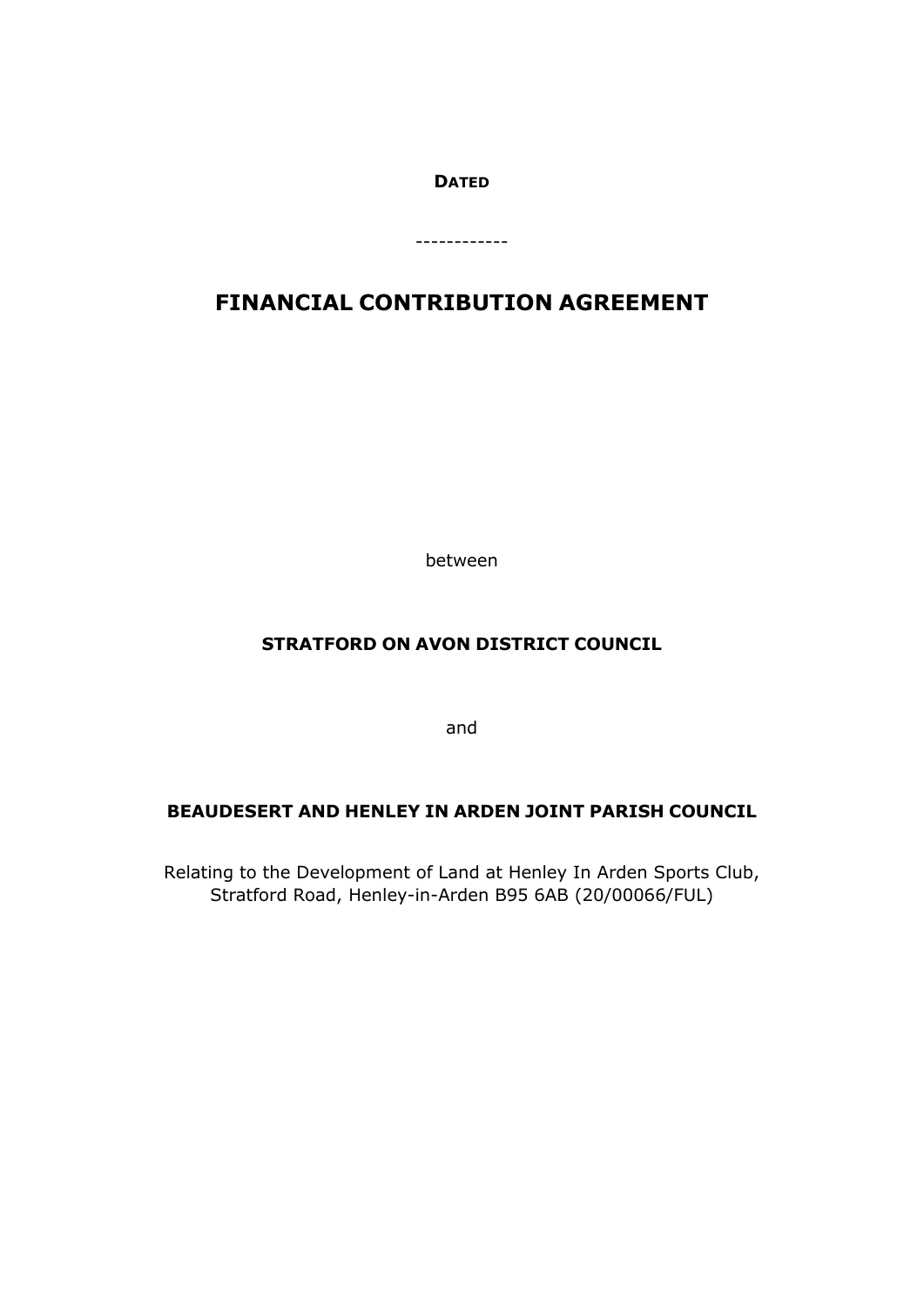## **CONTENTS**

## **CLAUSE**

| 1.  |                                                          |  |
|-----|----------------------------------------------------------|--|
| 2.  |                                                          |  |
| 3.  |                                                          |  |
| 4.  |                                                          |  |
| 5.  |                                                          |  |
| 6.  |                                                          |  |
| 7.  |                                                          |  |
| 8.  |                                                          |  |
| 9.  |                                                          |  |
| 10. |                                                          |  |
| 11. | Withholding, suspending and repayment of Contribution  6 |  |
| 12. |                                                          |  |
| 13. |                                                          |  |
| 14. |                                                          |  |
| 15. |                                                          |  |
| 16. |                                                          |  |
| 17. |                                                          |  |
| 18. |                                                          |  |
| 29. |                                                          |  |
| 20. |                                                          |  |
| 21. |                                                          |  |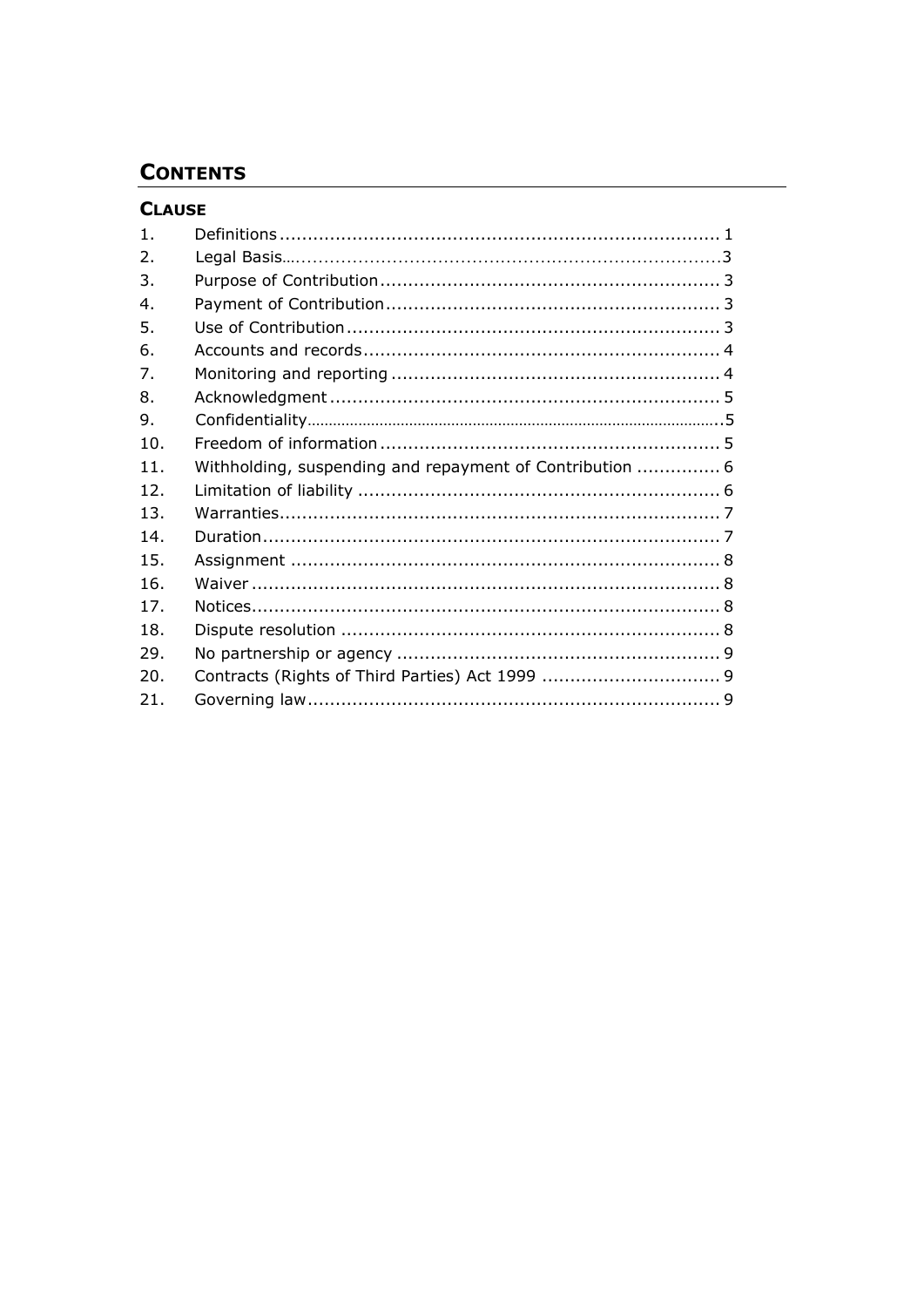#### **PARTIES**

- (1) STRATFORD ON AVON DISTRICT COUNCIL of at Elizabeth House, Church Street, Stratford-upon-Avon, Warwickshire, CV37 6HX (**SDC**).
- (2) BEAUDESERT AND HENLEY IN ARDEN JOINT PARISH COUNCIL of Joseph Hardy House, 150 High Street, Henley in Arden, Warwickshire, B95 5BS (**Recipient**).

## **BACKGROUND**

- (A) Pursuant to an agreement made on 26 November 2020 under section 106 Town and Country Planning Act 1990 between (1) Warwickshire College (2) WNTG Limited (3) Lloyds Bank PLC and (4) Stratford-on-Avon District Council the owner agreed to pay to SDC the Contribution as a financial contribution towards the Sports Facilities Contribution ("the s.106 Agreement").
- (B) SDC has agreed to pay the Contribution to the Recipient to enable the Recipient to carry out the Project.
- (C) This Agreement sets out the terms and conditions on which the Contribution is paid by SDC to the Recipient.
- (D) These terms and conditions are intended to ensure that the Contribution is used for the purpose for which they were paid to SDC pursuant to the s.106 Agreement.

## **AGREED TERMS**

#### **1. DEFINITIONS**

In this Agreement the following terms shall have the following meanings:

**Bribery Act:** the Bribery Act 2010 and any subordinate legislation made under that Act from time to time together with any guidance or codes of practice issued by the relevant government department concerning the legislation.

**Contribution:** the sum of FIFTY THOUSAND ONE HUNDRED AND SIXTY EIGHT POUNDS AND SIXTY EIGHT PENCE (£50,168.68) to be paid to the Recipient in accordance with this Agreement.

**End Date:** means 16 July 2028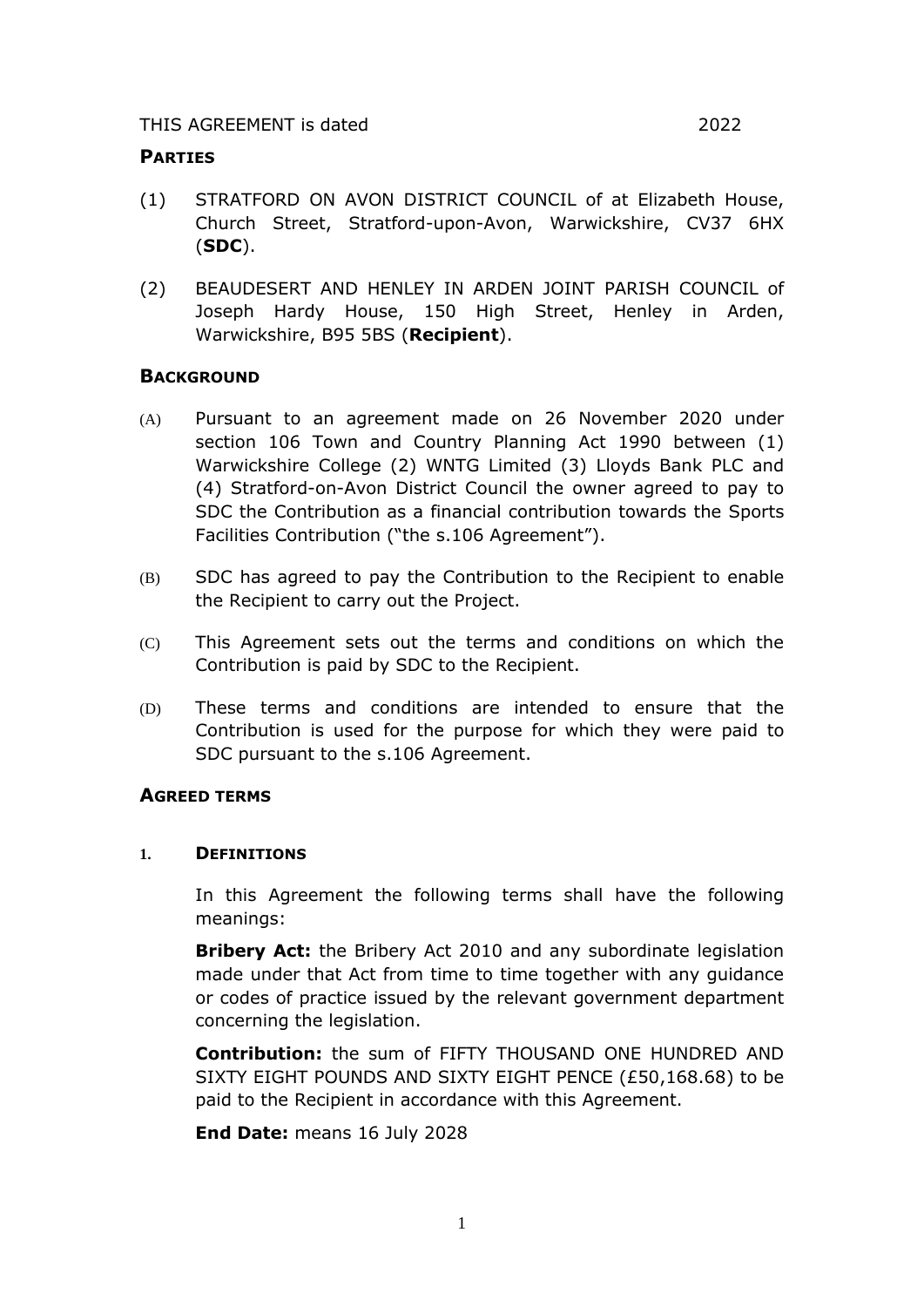**Intellectual Property Rights:** all patents, copyrights and design rights (whether registered or not) and all applications for any of the foregoing and all rights of confidence and Know-How however arising for their full term and any renewals and extensions.

**Know-How:** information, data, know-how or experience whether patentable or not and including but not limited to any technical and commercial information relating to research, design, development, manufacture, use or sale.

## **Prohibited Act:** means:

- (a) offering, giving or agreeing to give to any servant of SDC any gift or consideration of any kind as an inducement or reward for:
	- (i) doing or not doing (or for having done or not having done) any act in relation to the obtaining or performance of this Agreement or any other contract with SDC or
	- (ii) showing or not showing favour or disfavour to any person in relation to this Agreement or any other contract with SDC;
- (b) entering into this Agreement or any other contract with the SDC where a commission has been paid or has been agreed to be paid by the Recipient or on its behalf, or to its knowledge, unless before the relevant contract is entered into particulars of any such commission and of the terms and conditions of any such contract for the payment thereof have been disclosed in writing to SDC;
- (c) committing any offence:
	- (i) under the Bribery Act;
	- (ii) under legislation creating offences in respect of fraudulent acts; or
	- (iii) at common law in respect of fraudulent acts in relation to this Agreement or any other contract with SDC or
- (d) defrauding or attempting to defraud or conspiring to defraud SDC

**Project:** towards the provision of sports facilities in Henley in Arden.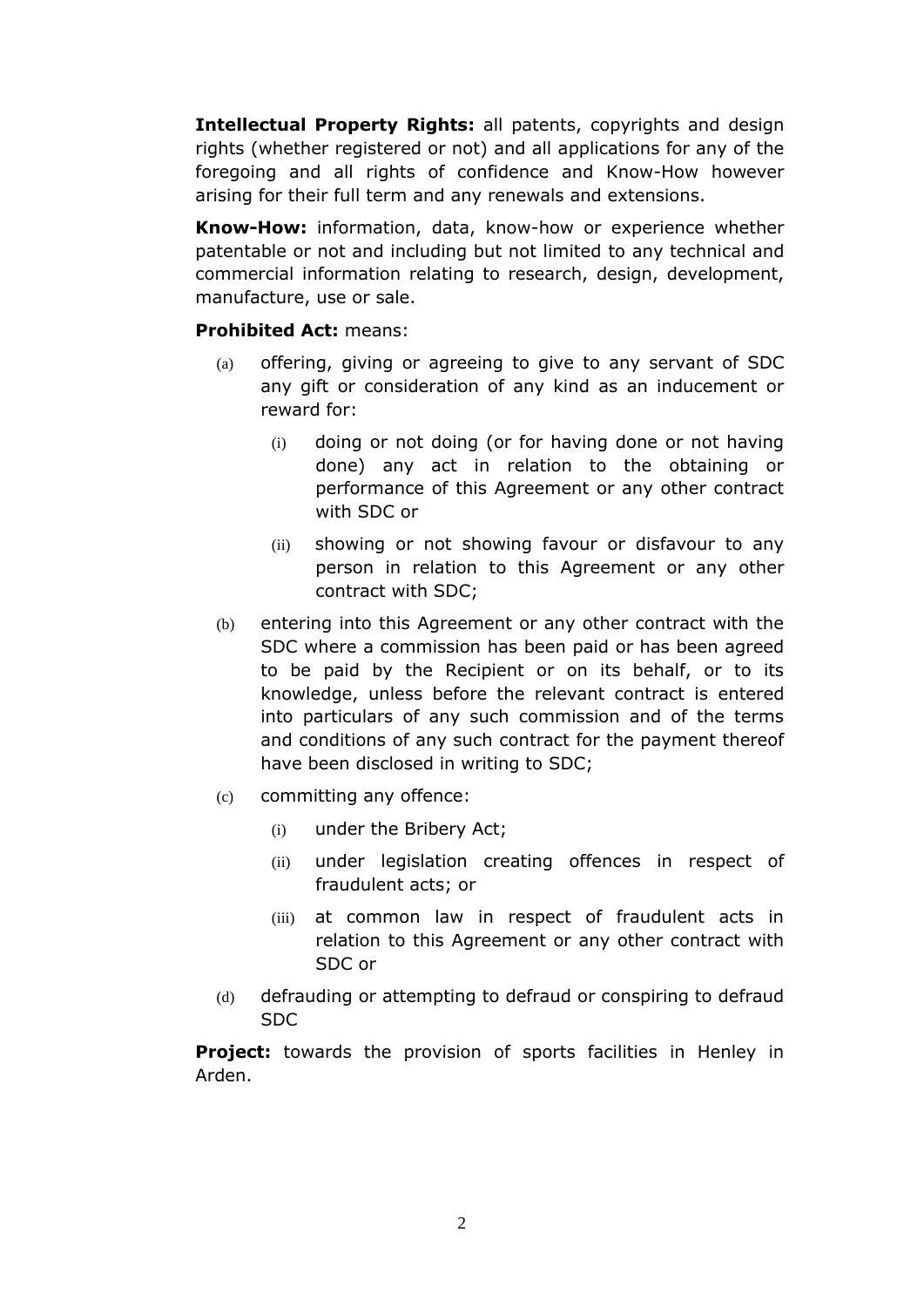## **2. LEGAL BASIS**

2.1 This Agreement is made pursuant to sections 111 of the Local Government Act 1972 and section 1 of the Localism Act 2011.

## **3. PURPOSE OF CONTRIBUTION**

- 3.1 The Recipient shall use the Contribution only for the delivery of the Project and in accordance with the terms and conditions set out in this Agreement. The Contribution shall not be used for any other purpose.
- 3.2 The Recipient shall not make any change to the Project.

## **4. PAYMENT OF CONTRIBUTION**

- 4.1 Subject to clause [11,](#page-7-0) SDC shall pay the Contribution to the Recipient within 10 working days of the date of this Agreement.
- 4.2 The amount of the Contribution shall not be increased in the event of any overspend by the Recipient in its delivery of the Project.
- 4.3 The Contribution shall be paid into a bank account in the name of the Recipient which must be an ordinary business bank account. All cheques from the bank account must be signed by at least two individual representatives of the Recipient.
- 4.4 The Recipient shall not transfer any part of the Contribution to bank accounts which are not ordinary business accounts within the clearing bank system, without the prior written consent of SDC.
- 4.5 The Recipient shall promptly repay to SDC any money incorrectly paid to it either as a result of an administrative error or otherwise.

## **5. USE OF THE CONTRIBUTION**

- 5.1 The Contribution shall be used by the Recipient for the delivery of the Project and for no other purpose.
- 5.2 The Recipient shall not spend any part of the Contribution after the End Date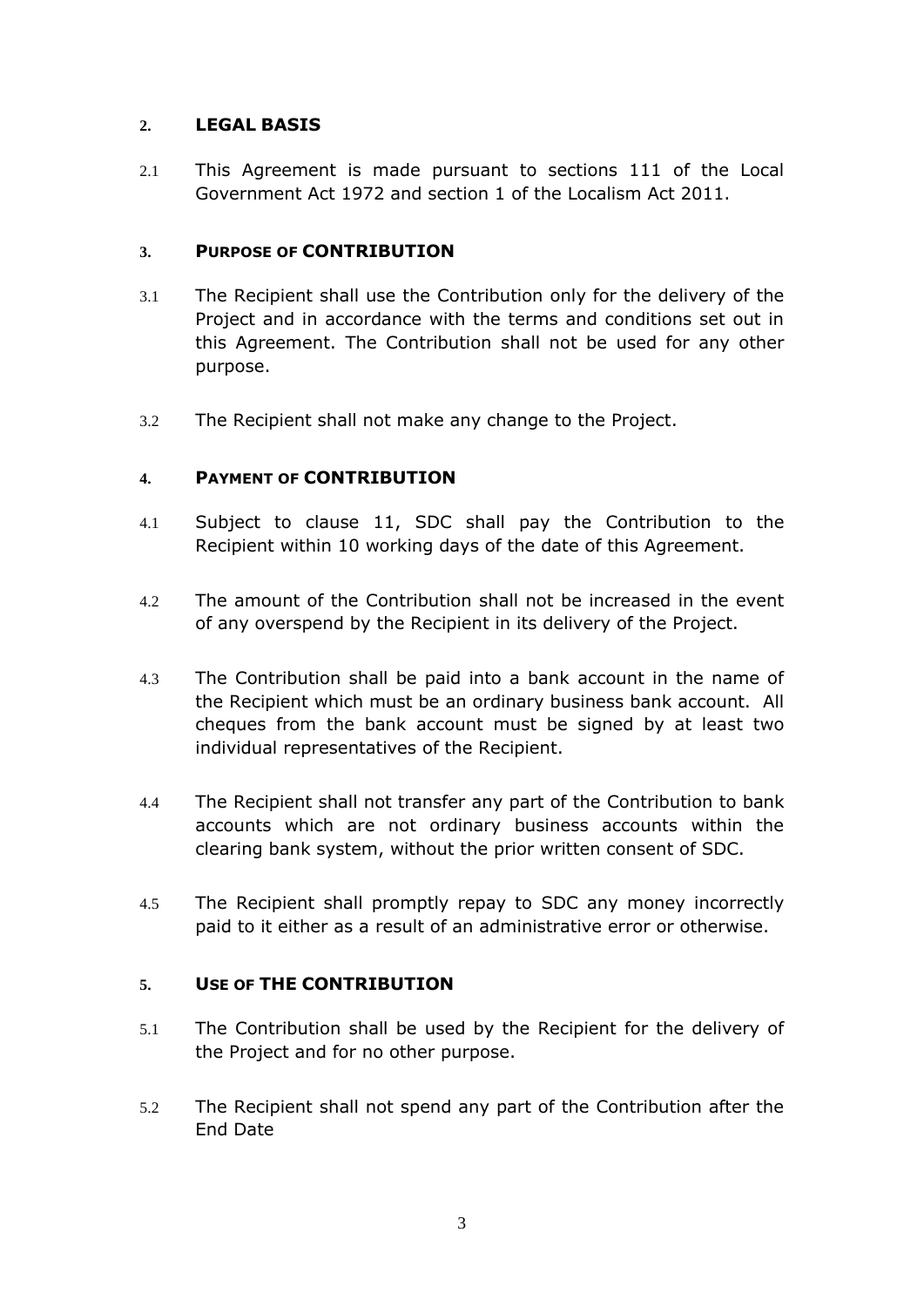5.3 Should any part of the Contribution remain unspent on the next day following the End Date, the Recipient shall ensure that any unspent monies are returned to SDC within 10 working days of the End Date together with any interest that has accrued thereon.

## **6. ACCOUNTS AND RECORDS**

- 6.1 The Contribution shall be shown in the Recipient's accounts as a restricted fund and shall not be included under general funds.
- 6.2 The Recipient shall keep separate, accurate and up-to-date accounts and records of the receipt and expenditure of the Contribution received by it.
- 6.3 The Recipient shall keep all invoices, receipts, and accounts and any other relevant documents relating to the expenditure of the Contribution for a period of at least seven years following receipt of any Contribution to which they relate. SDC shall have the right to review, at SDC's reasonable request, the Recipient's accounts and records that relate to the expenditure of the Contribution and shall have the right to take copies of such accounts and records.
- 6.4 The Recipient shall comply and facilitate SDC's compliance with all statutory requirements as regards accounts, audit or examination of accounts, annual reports and annual returns applicable to itself and SDC.

## **7. MONITORING AND REPORTING**

- 7.1 The Recipient shall closely monitor the delivery and success of the Project to ensure that the aims and objectives of the Project are being met and that this Agreement is being adhered to.
- 7.2 The Recipient shall provide SDC with a financial report and an operational report on its use of the Contribution and delivery of the Project within one month after the end of each financial year or within 2 months following a request from SDC for a financial and operational report where this is prior to the end of a financial year and in such formats as SDC may reasonably require.
- 7.3 Where the Recipient has obtained funding from a third party for its delivery of part of the Project, the Recipient shall include the amount of such funding in its financial reports together with details of what that funding has been used for.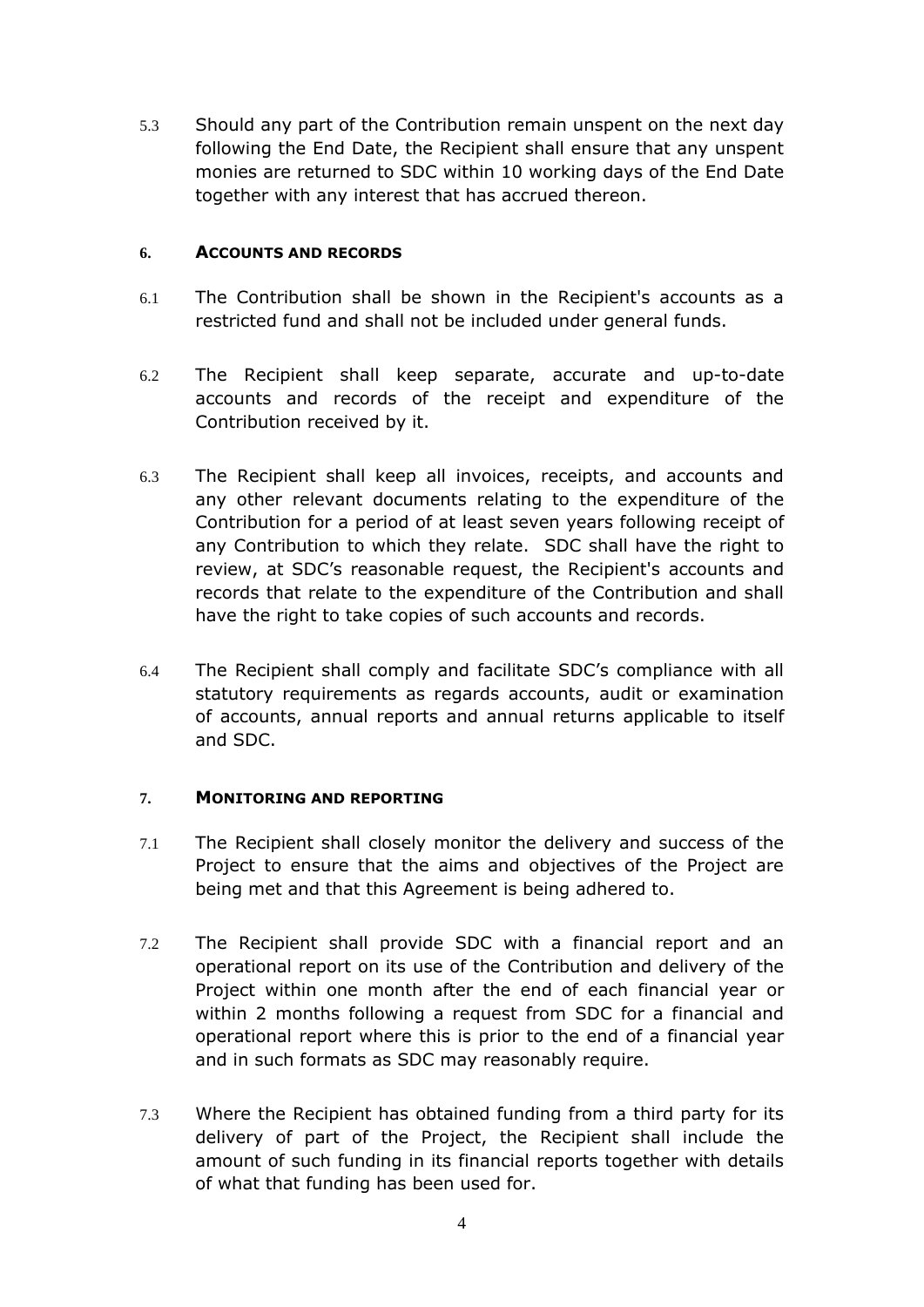7.4 The Recipient shall on request provide SDC with such further information, explanations and documents as SDC may reasonably require in order for it to establish that the Contribution have been used properly in accordance with this Agreement.

## **8. ACKNOWLEDGMENT**

8.1 The Recipient shall acknowledge the Contribution in its annual report and accounts, including an acknowledgement of SDC as the source of the Contribution.

## **9. CONFIDENTIALITY**

- 9.1 Subject to clause [10](#page-7-1) (Freedom of Information), each party shall during the term of this Agreement and thereafter keep secret and confidential all Intellectual Property Rights or Know-How or other business, technical or commercial information disclosed to it as a result of the Agreement and shall not disclose the same to any person save to the extent necessary to perform its obligations in accordance with the terms of this Agreement or save as expressly authorised in writing by the other party.
- 9.2 The obligation of confidentiality contained in this clause shall not apply or shall cease to apply to any Intellectual Property Rights, Know-How or other business, technical or commercial information which:
	- (a) at the time of its disclosure by the disclosing party is already in the public domain or which subsequently enters the public domain other than by breach of the terms of this Agreement by the receiving party;
	- (b) is already known to the receiving party as evidenced by written records at the time of its disclosure by the disclosing party and was not otherwise acquired by the receiving party from the disclosing party under any obligations of confidence; or
	- (c) is at any time after the date of this Agreement acquired by the receiving party from a third party having the right to disclose the same to the receiving party without breach of the obligations owed by that party to the disclosing party.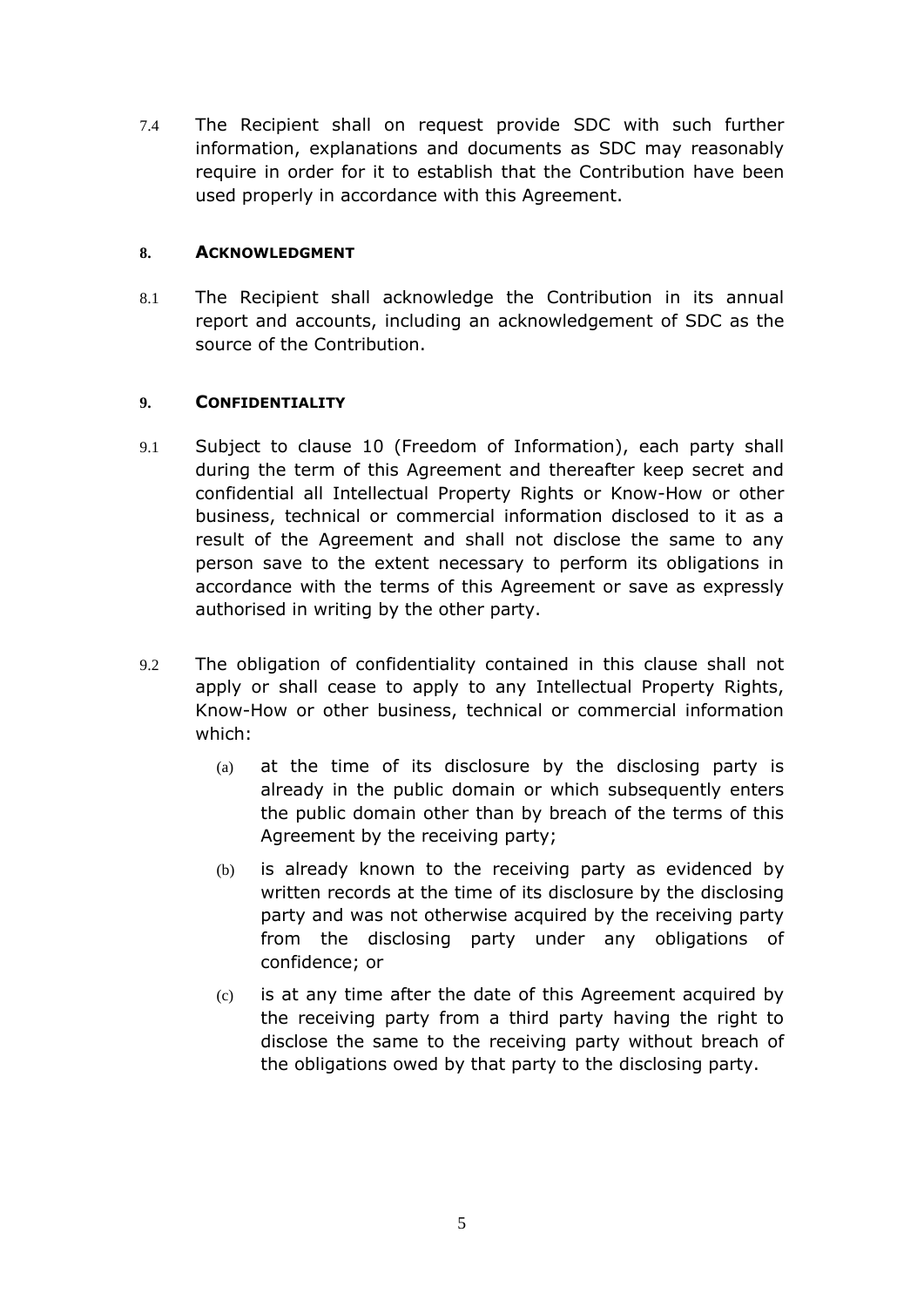#### <span id="page-7-1"></span>**10. FREEDOM OF INFORMATION**

10.1 The parties acknowledge that the parties are subject to the requirements of the Freedom of Information Act 2000 (**FOIA**) and the Environmental Information Regulations 2004 (**EIRs**).

## <span id="page-7-0"></span>**11. WITHHOLDING, SUSPENDING AND REPAYMENT**

- 11.1 SDC's intention is that the Contribution will be paid to the Recipient in full. However, without prejudice to SDC's other rights and remedies, SDC may at its discretion withhold or suspend payment of the Contribution and/or require repayment of all or part of the Contribution if:
	- (a) the Recipient uses the Contribution for purposes other than those for which they have been awarded;
	- (b) SDC considers that the Recipient has not made satisfactory progress with the delivery of the Project;
	- (c) the Recipient is, in the reasonable opinion of SDC, delivering the Project in a negligent manner;
	- (d) the Recipient obtains duplicate funding from a third party for the Project;
	- (e) the Recipient provides SDC with any materially misleading or inaccurate information;
	- (f) the Recipient commits or committed a Prohibited Act;
	- $(g)$  any member of the governing body, employee or volunteer of the Recipient has (a) acted dishonestly or negligently at any time and directly or indirectly to the detriment of the Project or (b) taken any actions which, in the reasonable opinion of SDC, bring or are likely to bring SDC's name or reputation into disrepute;
	- (h) the Recipient fails to comply with any of the terms and conditions set out in this Agreement and fails to rectify any such failure within 30 days of receiving written notice detailing the failure.
- 11.2 Should the Recipient be subject to financial or other difficulties which are capable of having a material impact on its effective delivery of the Project or compliance with this Agreement it will notify SDC as soon as possible so that, if possible, and without creating any legal obligation, SDC will have an opportunity to provide assistance in resolving the problem or to take action to protect SDC and the Contribution.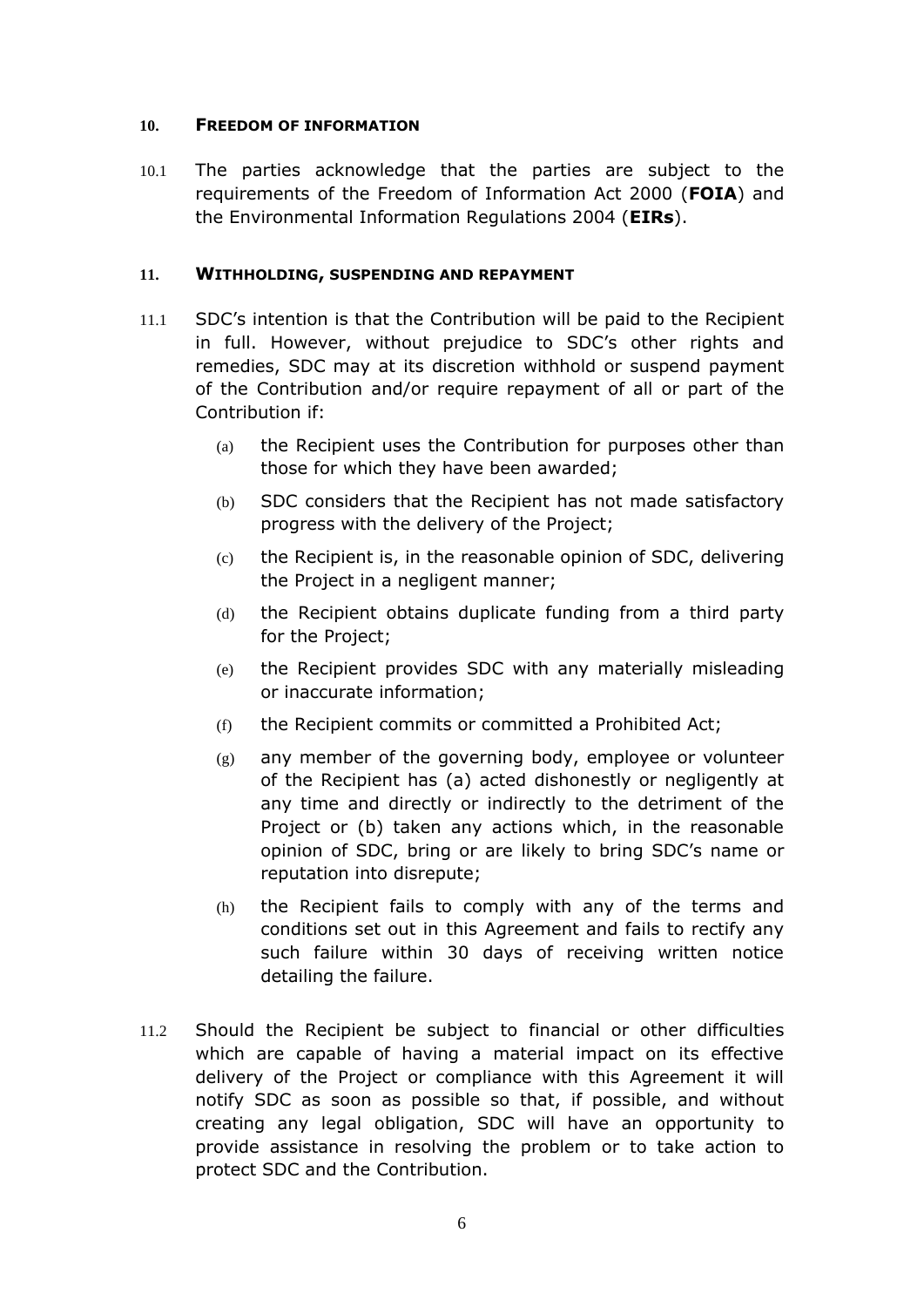#### **12. LIMITATION OF LIABILITY**

- 12.1 SDC accepts no liability for any consequences, whether direct or indirect, that may come about from the Recipient running the Project, the use of the Contribution or from withdrawal of the Contribution. The Recipient shall indemnify and hold harmless SDC, its employees, agents, officers or sub-contractors with respect to all claims, demands, actions, costs, expenses, losses, damages and all other liabilities arising from or incurred by reason of the actions and/or omissions of the Recipient in relation to the Project, the nonfulfilment of obligations of the Recipient under this Agreement or its obligations to third parties.
- 12.2 The Recipient shall indemnify and hold harmless SDC, its employees, agents, officers or sub-contractors with respect to all claims, demands, actions, costs, expenses, losses, damages and all other liabilities arising from any actions by the person who paid the Contribution to SDC pursuant to the s.106 Agreement to recover the Contribution pursuant to the s106 Agreement.
- 12.3 SDC's liability under this Agreement is limited to the payment of the Contribution.

## **13. WARRANTIES**

The Recipient warrants, undertakes and agrees that:

- (a) it has all necessary resources and expertise to deliver the Project (assuming due receipt of the Contribution);
- (b) it has not committed, nor shall it commit, any Prohibited Act;
- (c) it is not subject to any contractual or other restriction imposed by its own or any other organisation's rules or regulations or otherwise which may prevent or materially impede it from meeting its obligations in connection with the Contribution;

#### **14. DURATION**

14.1 Except where otherwise specified, the terms of this Agreement shall apply from the date of this Agreement until the anniversary of the expiry of the End Date.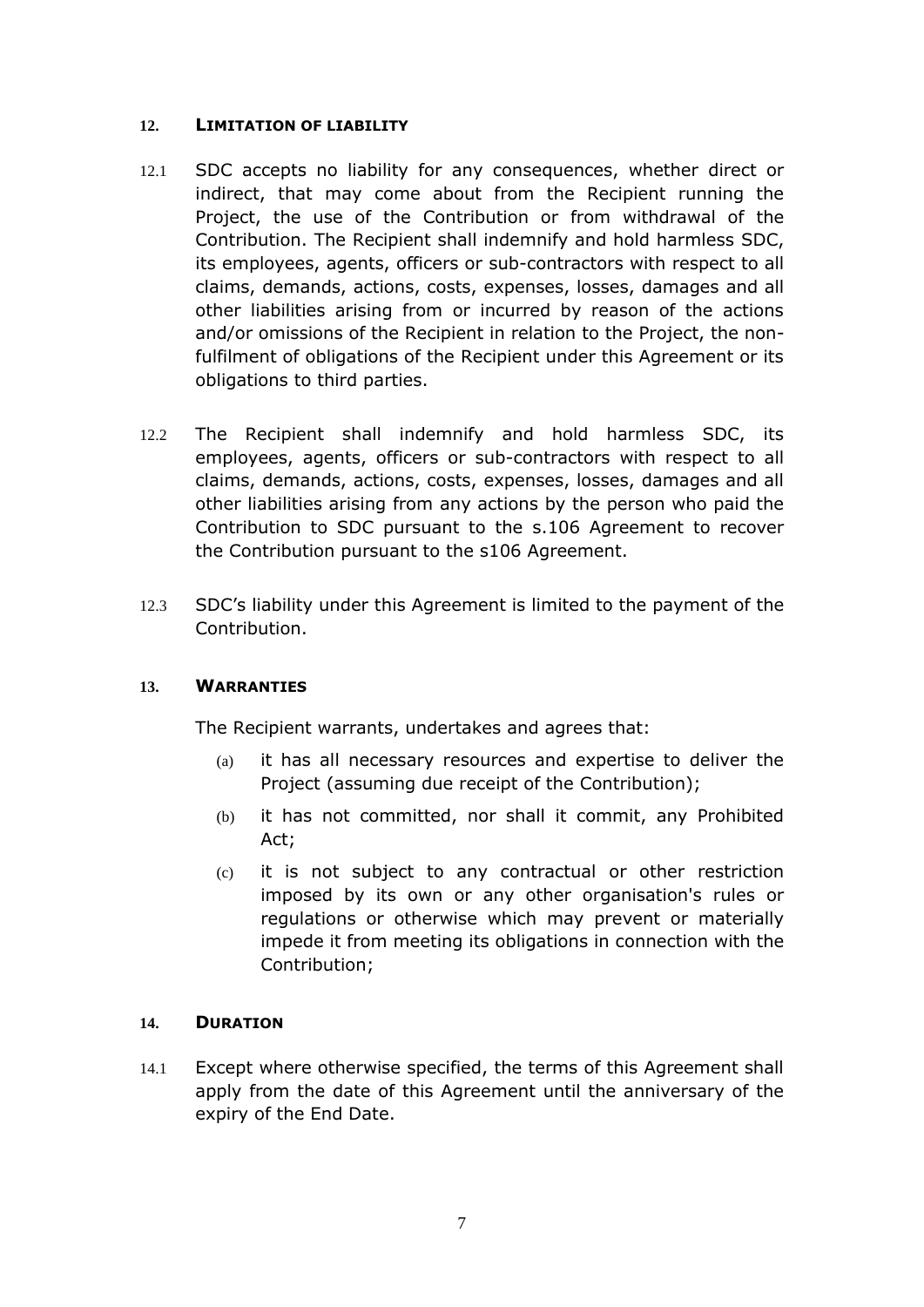14.2 Any obligations under this Agreement that remain unfulfilled following the expiry or termination of the Agreement shall survive such expiry or termination and continue in full force and effect until they have been fulfilled.

#### **15. ASSIGNMENT**

The Recipient may not, without the prior written consent of SDC assign, transfer, sub-contract, or in any other way make over to any third party the benefit and/or the burden of this Agreement or, except as contemplated as part of the Project, transfer or pay to any other person any part of the Contribution.

#### **16. WAIVER**

No failure or delay by either party to exercise any right or remedy under this Agreement shall be construed as a waiver of any other right or remedy.

## **17. NOTICES**

All notices and other communications in relation to this Agreement shall be in writing and shall be deemed to have been duly given if personally delivered, or mailed (first class postage prepaid) to the address of the relevant party, as referred to above or otherwise notified in writing. If personally delivered all such communications shall be deemed to have been given when received (except that if received on a non-working day or after 5.00 pm on any working day they shall be deemed received on the next working day) and if mailed all such communications shall be deemed to have been given and received on the second working day following such mailing.

#### **18. DISPUTE RESOLUTION**

- 18.1 In the event of any complaint or dispute (which does not relate to SDC's right to withhold funds or terminate) arising between the parties to this Agreement in relation to this Agreement the matter should first be referred for resolution to SDC's Head of Planning and Housing or any other individual nominated by SDC from time to time.
- <span id="page-9-0"></span>18.2 Should the complaint or dispute remain unresolved within 14 days of the matter first being referred to the Head of Planning and Housing or other nominated individual, as the case may be, either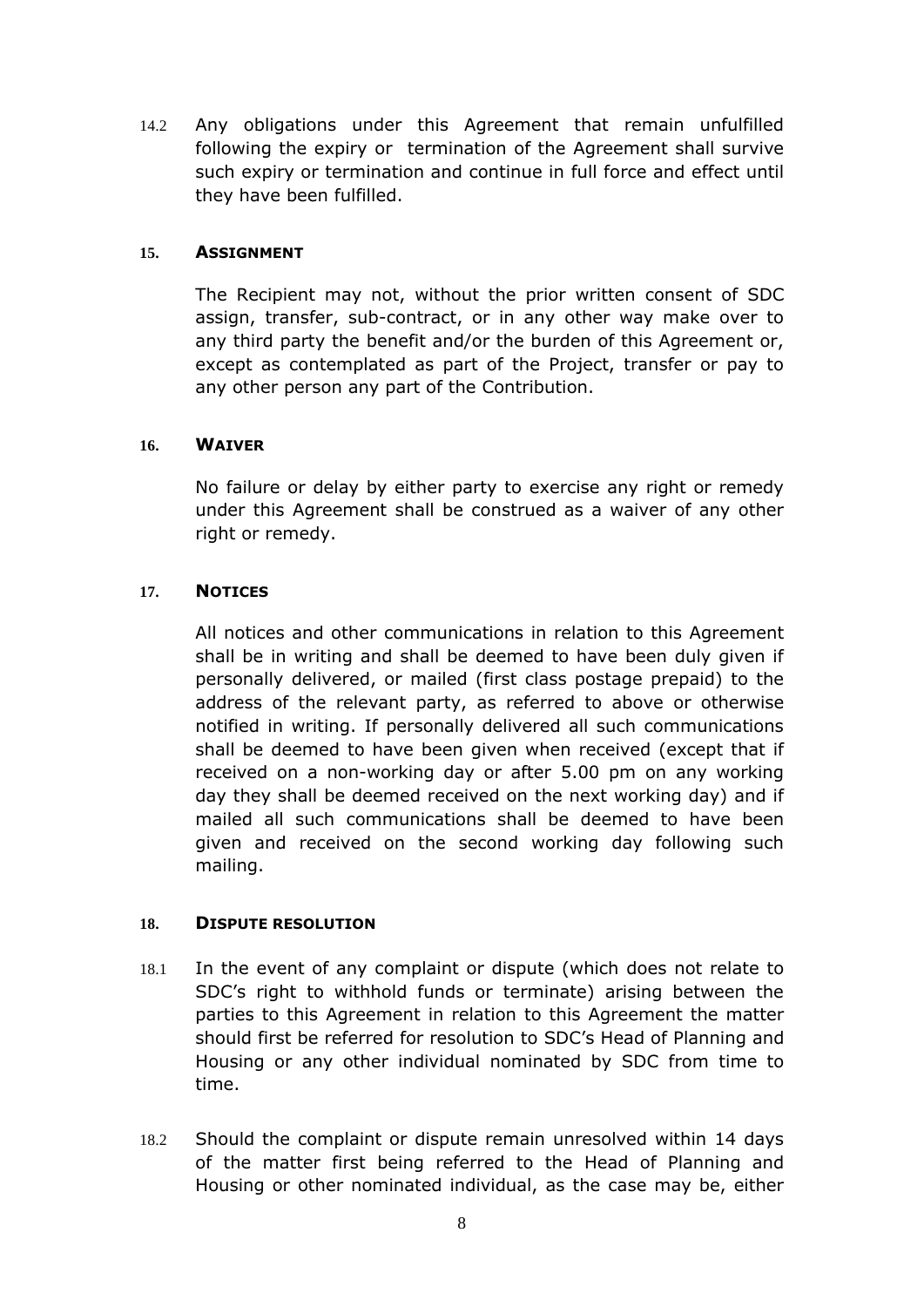party may refer the matter to the Executive Director of SDC and the Chair of the Recipient with an instruction to attempt to resolve the dispute by agreement within 28 days, or such other period as may be mutually agreed by SDC and the Recipient.

18.3 In the absence of agreement under clause [18.2,](#page-9-0) the parties may seek to resolve the matter through mediation under the CEDR Model Mediation Procedure (or such other appropriate dispute resolution model as is agreed by both parties). Unless otherwise agreed, the parties shall bear the costs and expenses of the mediation equally.

#### **19. NO PARTNERSHIP OR AGENCY**

This Agreement shall not create any partnership or joint venture between SDC and the Recipient, nor any relationship of principal and agent, nor authorise any party to make or enter into any commitments for or on behalf of the other party.

#### **20. CONTRACTS (RIGHTS OF THIRD PARTIES) ACT 1999**

This Agreement does not and is not intended to confer any contractual benefit on any person pursuant to the terms of the Contracts (Rights of Third Parties) Act 1999.

#### **21. GOVERNING LAW**

This Agreement shall be governed by and construed in accordance with the law of England and the parties irrevocably submit to the exclusive jurisdiction of the English courts.

This Agreement has been entered into on the date stated at the beginning of it.